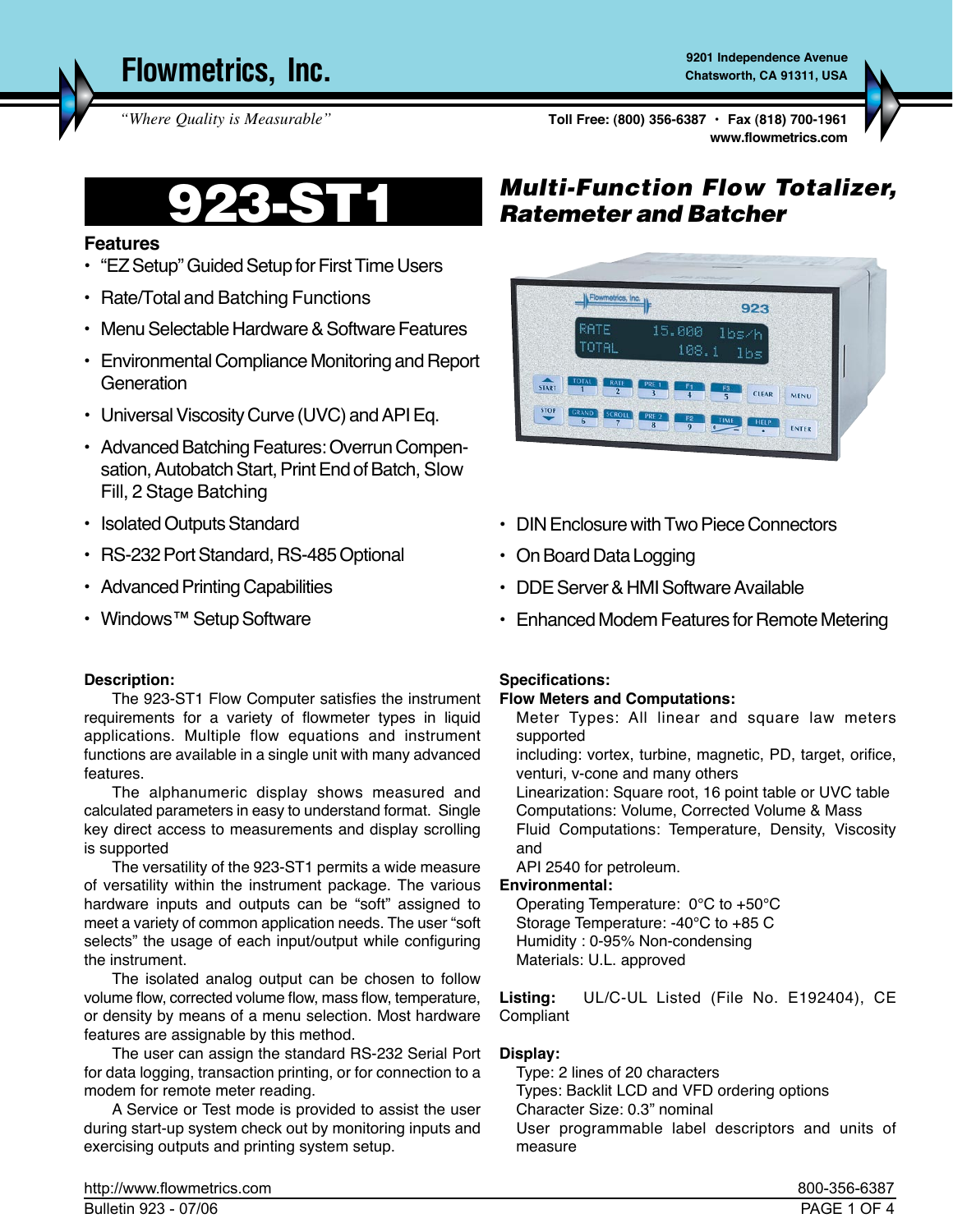## **Keypad:**

Keypad Type: Membrane Keypad with 16 keys

# **Enclosure:**

Size: See Dimensions Depth behind panel: 6.5" including mating connector Type: DIN Materials: Plastic, UL94V-0, Flame retardant Bezel: Textured per matt finish

# **Real Time Clock:**

The 923-ST1 is equipped with a battery backed real time clock with display of time and date. Format: 12 or 24 hour time display

 Day, Month, Year date display

## **Power Input:**

The factory equipped power option is internally fused. An internal line to line filter capacitor and MOV are provided for added transient suppression.

110 VAC Power: 85 to 127 Vrms, 50/60 Hz 220 VAC Power: 170 to 276 Vrms, 50/60 Hz DC Power: 12 VDC (10 to 14 VDC) 24 VDC (14 to 28 VDC) Power Consumption: AC: 11.0 VA (11W) DC: 300 mA max. **Flow Inputs: Analog Input:** Accuracy: 0.01% FS at 20° C Ranges Voltage: 0-10 VDC, 0-5 VDC, 1-5 VDC Current: 4-20 mA, 0-20 mA Basic Measurement Resolution: 16 bit Update Rate: 4 updates/sec Automatic Fault detection: Signal over/under-range, Current Loop Broken Calibration: Software Calibration (no trimmers) and Auto-zero Continuously Extended calibration: Learns Zero and Full Scale of each range using special test mode. Fault Protection: Reverse Polarity: No ill effects Over-Voltage Limit: 50 VDC Over voltage protection Over-Current Protection: Internally current limited protected to 24VDC

# **Pulse Inputs:**

Number of Flow Inputs: one with or without quadrature or pulse security checking Input Impedance: 10 KΩ nominal Pullup Resistance: 10 KΩ to 5 VDC (menu selectable) Pull Down Resistance: 10 KΩ to common Trigger Level: (menu selectable) High Level Input Logic On: 3 to 30 VDC Logic Off: 0 to 1 VDC Low Level Input (mag pickup) Sensitivity: 10 mV or 100 mV Minimum Count Speed: Menu selectable Maximum Count Speed: Menu Selectable: 40Hz, 3000Hz or 20 kHz Overvoltage Protection: 50 VDC

# **Auxiliary / Compensation Input:**

The auxiliary/compensation input is menu selectable for temperature, density or not used. This input is used for the compensated input when performing compensated flow calculations. It can also be used as a general purpose input for display and alarming.

Operation: Ratiometric Accuracy: 0.01% FS at 20° C Basic Measurement Resolution: 16 bit Update Rate: 1 update/sec minimum Automatic Fault detection: Signal Over-range/under-range Current Loop Broken RTD short RTD open Fault mode to user defined default settings Fault Protection: Reverse Polarity: No ill effects Over-Voltage Limit (Voltage Input): 50 VDC Available Input Ranges Voltage: 0-10 VDC, 0-5 VDC, 1-5 VDC Current: 4-20 mA, 0-20 mA Resistance: 100 Ohms DIN RTD 100 Ohm DIN RTD (DIN 43-760, BS 1904): Three Wire Lead Compensation Internal RTD linearization learns ice point resistance 1 mA Excitation current with reverse polarity

protection

 Temperature Resolution: 0.01 C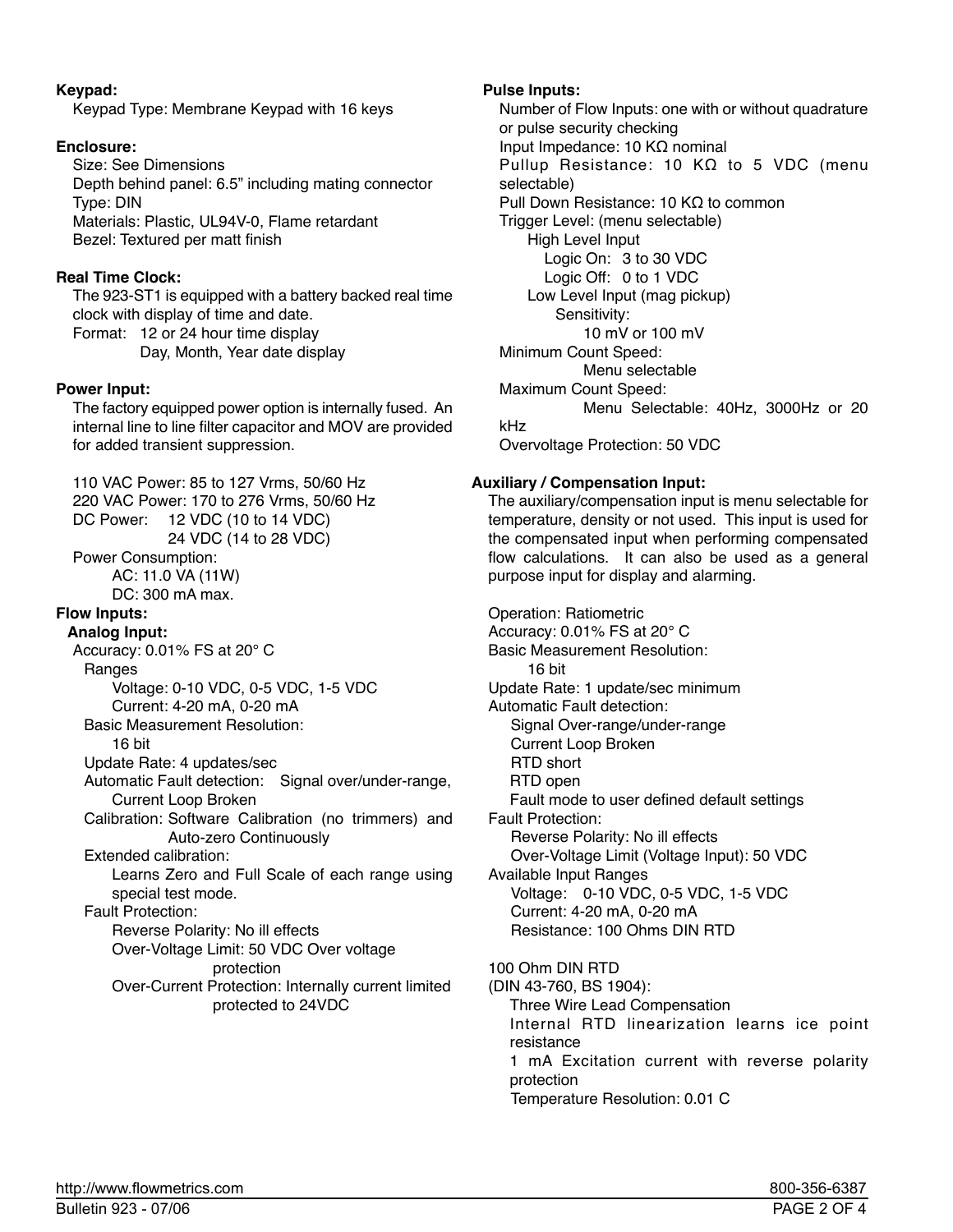# **Control Inputs:**

Switch Inputs are menu selectable for Start, Stop, Reset, Lock, Inhibit, Alarm Acknowledge, Print or Not Used. Number of Control Inputs: 3 Control Input Specifications Input Scan Rate: 10 scans per second Logic 1: 4 - 30 VDC Logic 0: 0 - 0.8 VDC Input Impedance: 100 KΩ Control Activation: Positive Edge or Pos. Level based on product definition for switch usage.

# **Excitation Voltage:**

Menu Selectable: 5, 12 or 24 VDC @ 100 mA (fault protected)

## **Relay Outputs:**

The relay outputs are menu assignable to (Individually for each relay) Low Rate Alarm, Hi Rate Alarm, Prewarn Alarm, Preset Alarm or General purpose warning (security), low temperature/high temperature.

Number of relays: 2 (4 optional) Contact Style: Form C contacts Contact Ratings: 5 amp, 240 VAC or 30 VDC

## **Serial Communication:**

The serial port can be used for printing, datalogging, modem connection and communication with a computer. RS-232:

 Device ID: 01-99 Baud Rates: 300, 600, 1200, 2400, 4800, 9600, 19200 Parity: None, Odd, Even Handshaking: None, Software, Hardware Print Setup: Configurable print list and formatting. Print Out: Custom form length, print headers, print list items. Print Initialization: Print on end of batch, key depression, interval, time of day, control input or serial request. RS-485: (optional 2nd COM port) Device ID: 01-247 Baud Rates: 2400, 4800, 9600, 19200

 Parity: None, Odd, Even Protocol: Modbus RTU (Half Duplex)

# **Data Logging:**

The data logger captures print list information to internal storage for approximately 1000 transactions. This information can be used for later uploading or printing. Storage format is selectable for Comma-Carriage Return or Printer formats.

#### **Isolated Analog Output:**

The analog output is menu assignable to correspond to the Uncompensated Volume Rate, Corrected Volume Rate, Mass Rate, Temperature, Density, Volume Total, Corrected Volume Total or Mass Total. Type: Isolated Current Sourcing Available Ranges: 4-20 mA, 0-20 mA Resolution: 12 bit Accuracy: 0.05% FS at 20° C Update Rate: 1 update/sec minimum Temperature Drift: Less than 200 ppm/C Maximum Load: 1000 ohms (at nominal line voltage) Compliance Effect: Less than .05% Span 60 Hz rejection: 40 dB minimum Calibration: Operator assisted Learn Mode Averaging: User entry of damping constant to cause a smooth control action **Isolated Pulse output:** The isolated pulse output is menu assignable to

Uncompensated Volume Total, Compensated Volume Total or Mass Total Pulse Output Form: Photomos Relay Maximum On Current: 25 mA Maximum Off Voltage: 30 VDC Saturation Voltage: 1.0 VDC Maximum Off Current: 0.1 mA Pulse Duration: 10 mSec or 100 mSec (user selectable) Pulse output buffer: 256 Fault Protection Reverse polarity: Shunt Diode